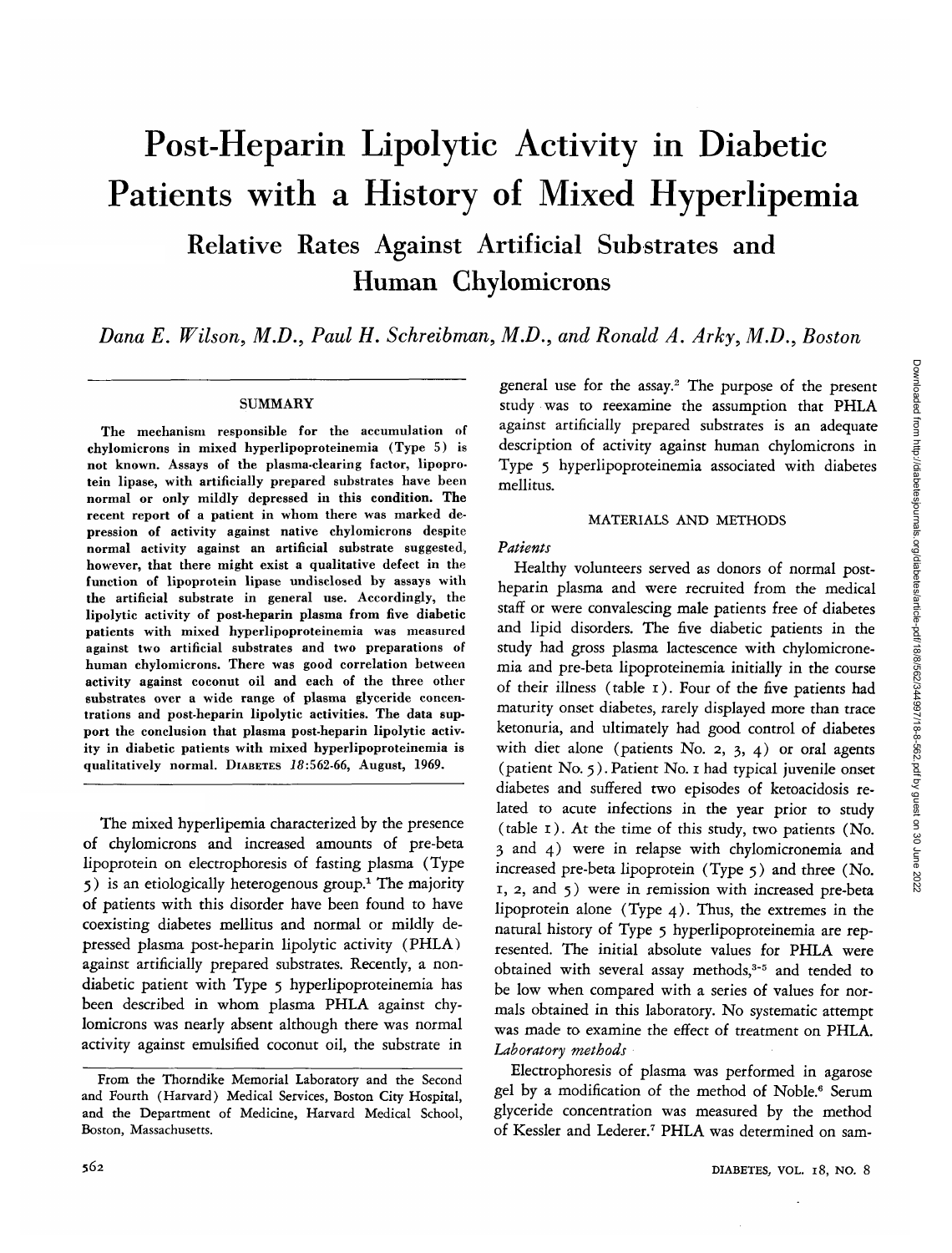|         | Clinical and laboratory findings in the diabetic patients in this study |                                   |         |                                                    |                     |  |  |  |  |
|---------|-------------------------------------------------------------------------|-----------------------------------|---------|----------------------------------------------------|---------------------|--|--|--|--|
| Patient | Age/sec                                                                 | Diabetes:<br>onset/duration       | $P.I.*$ | Complications                                      | Treatment           |  |  |  |  |
| No. 1   | 22 F                                                                    | Juvenile 19 yr.                   | 13.11   | Retinopathy<br>Albuminuria<br>Infections           | Diet<br>Insulin     |  |  |  |  |
| No. 2   | 56 M                                                                    | Maturity 6 yr.                    | 10.62   | Myocardial<br>infarction<br>$(at \text{ age } 39)$ | Diet                |  |  |  |  |
| No. $3$ | 52 F                                                                    | Maturity 1 yr.                    | 11.46   | Vascular insufficiency<br>Eruptive xanthomatosis   | Diet<br>Clofibrate  |  |  |  |  |
| No. 4   | 53 M                                                                    | Maturity<br>3 <sup>2</sup><br>mo. | 12.28   | Alcoholism<br>Lipemia retinalis                    | Diet                |  |  |  |  |
| No. $5$ | 53 F                                                                    | Maturity<br>$\mathbf{1}$<br>yr.   | 12.97   | Eruptive xanthomatosis                             | Diet<br>Tolbutamide |  |  |  |  |

 $*P.I. =$  Ponderal index height (inches)

 $\sqrt[3]{$ weight (pounds)

†Sample obtained at time of maximum hyperglyceridemia.<br>‡Values obtained by the method of D. V. Datta (mean normal 28.3 ± 11.8 µEq./ml./hr.).<sup>3</sup> The remaining PHLA values in this table were determined by the method of Muir (mean normal 6.50  $\pm$  1.75  $\mu$ Eq./ml./hr.).4

pies obtained ten minutes after the intravenous injection of sodium heparin, io units/kg. Four substrate preparations were used. Emulsified soybean oil\* and coconut oilt were diluted to a glyceride concentration of approximately 50 mg./ml. with 0.85 per cent sodium chloride. Chylomicrons were obtained from thoracic fluid of a normolipemic subject with traumatic chylothorax and from the plasma of a hyperlipemic patient (No. 4 in this study) with fasting glycerides of 5,480 mg./ioo ml. The chylomicrons were separated by ultracentrifugation at  $0.8 \times 10^6$  g  $\times$  min. and were washed in 1.1 per cent sodium chloride. Assays were performed by a modification of the method of Frederickson, Ono, and Davis.<sup>5</sup> Activity was expressed as  $\mu$ Eq. of free fatty acid liberated/ml, of plasma/hr. Since several of the plasmas were assayed on more than one occasion after refreezing and rethawing, maximal lipolytic rates cannot be derived from the data presented here. Hyperlipemic plasmas were cleared by ultracentrifugation prior to assay with use of a  $#_{4}$ 0 angle head motor and at 20 $^{\circ}$  C. temperature since the contained particulate glyceride was a potential competing substrate. Tests of significance (Student's *t* test), regression lines, and correlation coefficients were calculated with the Mathatron 4280 computer.

tLipostrate-CB ("Ediol"). Calbiochem, Los Angeles, California

#### RESULTS

The ratios of lipolytic activity against soybean oil and chylomicrons to the activity against coconut oil emulsion are shown in table 2. There were no significant differences in the relative lipolytic activities against soybean oil emulsion or the two chylomicron preparations. There was a high degree of correlation between activity against coconut oil and each of the three other substrates over a wide range of plasma glyceride concentrations and PHLA (figure 1). Fasting plasma from the hyperlipemic patients obtained before heparin was given did not inhibit plasma PHLA from a normolipemic donor (figure 2). The modest increase in activity observed in the latter experiment resulted from

TABLE 2

Relative post-heparin lipolytic activity against different substrates in normals and in diabetics with mixed hyperlipemia

|                                       | Activity against substrate       |                                    |
|---------------------------------------|----------------------------------|------------------------------------|
|                                       | Activity against coconut oil     | $\pm$ S.D.M.                       |
| Substrate*                            | Normal subjects<br>(five)        | Hyperlipemic<br>patients<br>(five) |
| Soybean oil                           | $0.70 \pm 0.04$<br>$0.55 + 0.15$ | $0.66 \pm 0.24$<br>$0.60 - 0.06$   |
| Chylomicrons<br>normolipemic<br>donor |                                  |                                    |
| Chylomicrons<br>hyperlipemic<br>donor | $0.70 \pm 0.20$                  | $0.74 \pm 0.16$                    |
|                                       |                                  |                                    |

\*Final substrate concentrations (mg./ml.): coconut oil, 26.6; soybean oil, 24.6; chylomicrons, normolipemic donor, 6.5; chylomicrons, hyperlipemic donor, 19.1.

<sup>\*</sup>Intralipid. Vitrum, Stockholm, Sweden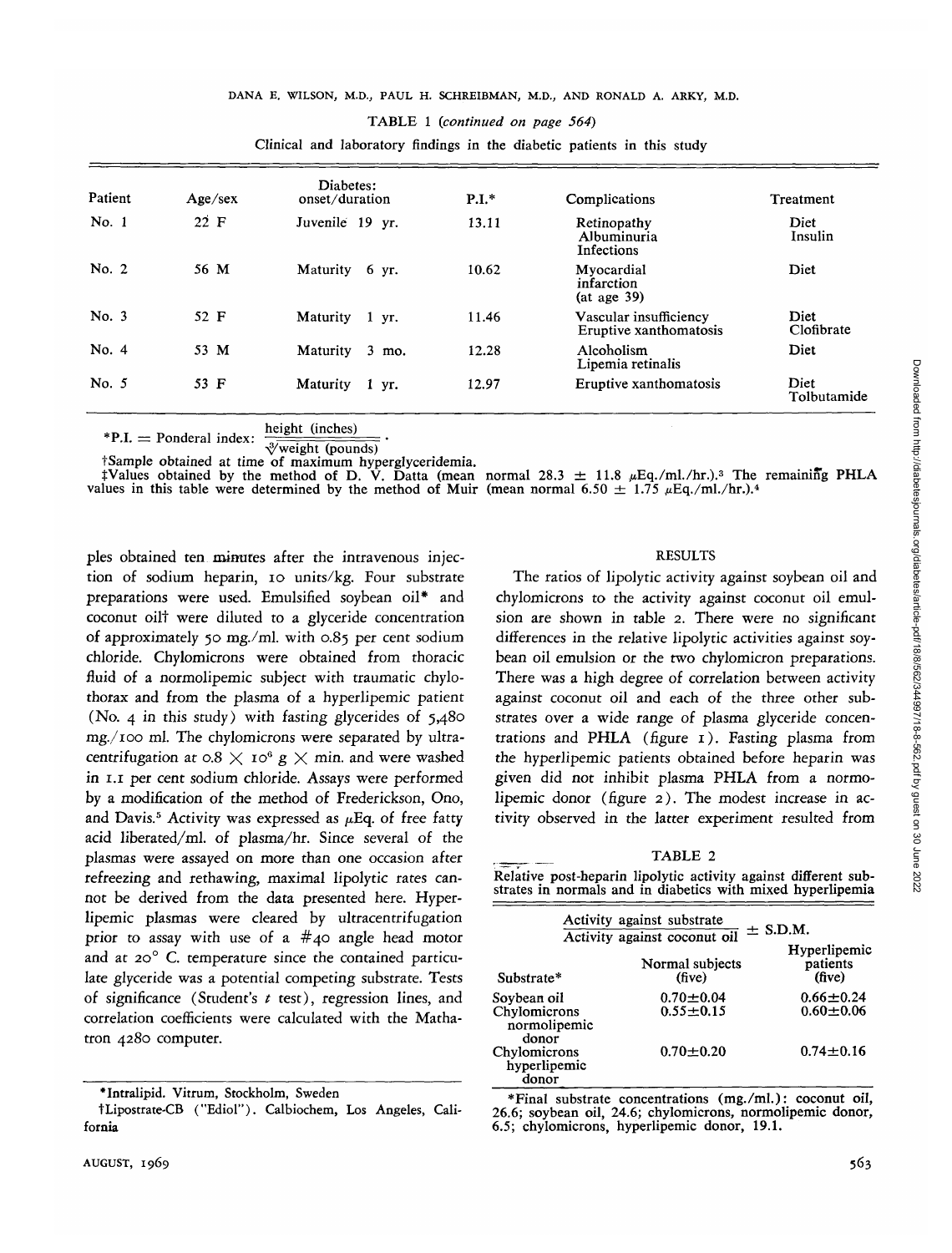#### POST-HEPARIN LIPOLYTIC ACTIVITY IN DIABETIC PATIENTS WITH A HISTORY OF MIXED HYPERLIPEMIA

|         |                                                        |     |                                                         |      |          |                                   | Lipolytic                      |
|---------|--------------------------------------------------------|-----|---------------------------------------------------------|------|----------|-----------------------------------|--------------------------------|
| Patient | Serum cholesterol<br>mg./100 ml.<br>minimum<br>maximum |     | Serum glycerides<br>$mg./100$ ml.<br>maximum<br>minimum |      | at study | Post-heparin<br>$\mu$ Eq./ml./hr. | activity<br>per cent<br>normal |
| No. 1   | 400                                                    |     | 4,502                                                   | 456  | 456      | 1.71                              | 26.3                           |
| No. 2   | 1,170                                                  | 255 | Creamy<br>plasma                                        | 296  | 296      | 12.2                              | 188                            |
| No. 3   | 530                                                    | 196 | 7,050                                                   | 330  | 4,750    | 6.70†‡<br>6.54                    | 23.7 <sub>†</sub><br>100.6     |
| No. 4   | 600                                                    | 176 | 6,040                                                   | 91.5 | 5,480    | 2.86+<br>10.4                     | 44.0†<br>160                   |
| No. 5   | 910                                                    | 201 | 3,371                                                   | 174  | 233      | $7.08 \, \text{t}$<br>5.56        | $25.0$ †‡<br>85.5              |

TABLE 1 *(continued from page 563)*

Clinical and laboratory findings in the diabetic patients in this study

height (inches)

 $*P.I. = Ponderal index$  $\sqrt[3]{$ weight (pounds)

<sup>†</sup>Sample obtained at time of maximum hyperglyceridemia.<br>
<sup>†</sup>Values obtained by the method of D. V. Datta (mean normal 28.3  $\pm$  11.8  $\mu$ Eq./ml./hr.).<sup>3</sup> The remaining PHLA values in this table were determined by the met

stimulation by the two fasting plasmas with the highest glyceride concentrations and was attributed to partial correction of suboptimal substrate concentrations in the assay. There was no increase in activity of postheparin plasma from the hyperlipemic patients when normal donor plasma was added (99.9  $\pm$  11.7 per cent of control).

#### DISCUSSION

In early studies with lipoprotein lipase, investigators found similar rates of hydrolysis for chylomicrons and for artificially prepared fat emulsions.<sup>8,9</sup> In many subsequent studies of PHLA in disease states, workers have assumed that normal rates of hydrolysis measured



**FIG. I. Plasma PHLA against soybean oil and human chylomicrons versus activity against coconut oil in normolipemic (\*) and hyperlipemic (o) individuals.**

with artificial substrate preparations implied normal rates for native chylomicrons. The recent report of a qualitative defect in PHLA in which normal rates were found with a coconut oil emulsion but in which chylomicrons were resistant to hydrolysis<sup>2</sup> prompted our re-examination of this assumption in Type 5 hyperlipoproteinemia, a disease in which PHLA measured with coconut oil emulsions has been normal or only mildy depressed.1 A selective inability to hydrolyze chylomicrons should be readily apparent when the ratios of rates of hydrolysis of chylomicrons to artificially prepared substrate are compared with normal. The data presented in this study, however, are strong evidence against the hypothesis that there is a selective defect in the hydrolysis of chylomicrons by PHLA from patients with Type 5 hyperlipoproteinemia and diabetes since the relative rates did not differ significantly from normal.

The mechanisms responsible for the accumulation and persistence of chylomicrons in fasting plasma from certain diabetic patients are only partly understood. Insulin lack appears to lead to a decrease in PHLA in man and laboratory animals<sup>10-12</sup> and may result in the accumulation of particulate lipid in the plasma. Insulin treatment has been followed by prompt increases in PHLA and decreases in plasma glyceride concentration. This study was neither designed nor intended to test that point although PHLA in Patients 3, 4, and 5 was initially low and increased after treatment.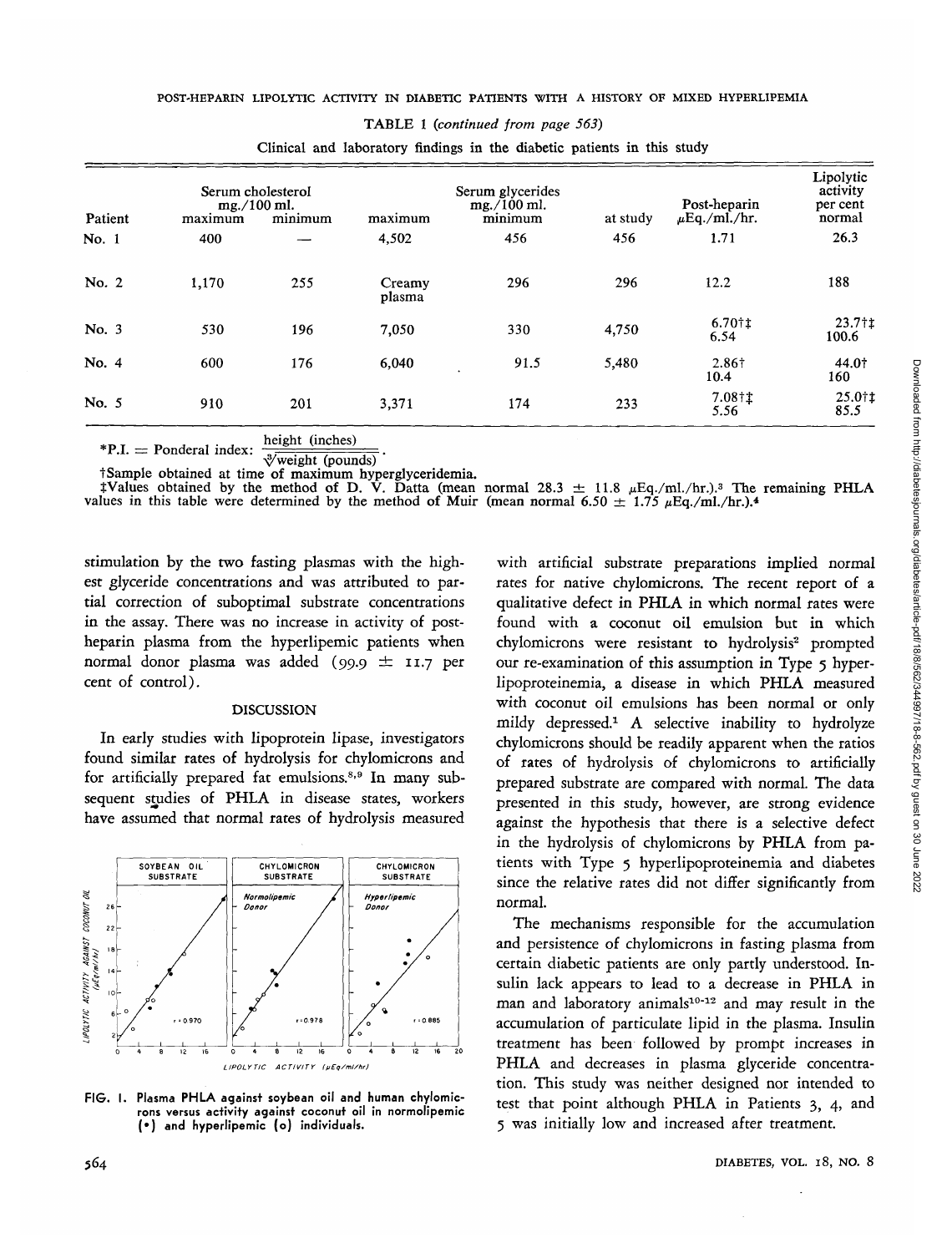

**FIG. 2. The effect of addition of cleared pre-heparin plasma from hyperlipemic individuals on the lipolytic activity ( ± S.D.M.) of normal post-heparin plasma using human chylomicrons as substrate.**

A second mechanism for the accumulation of chylomicrons has been suggested for Type 5 hyperlipoproteinemia. Chylomicronemia has been attributed to delayed removal on the basis of competition for common removal sites between endogenous and alimentary particles.1 The delay in disappearance of intravenously administered chylomicrons demonstrated in the presence of endogenous hyperlipemia is indirect evidence favoring that proposal.13

Inhibitors of PHLA have been reported in acute pancreatitis.14 In this study, there was no inhibition of normal PHLA by plasma from the hyperlipemic patients nor was there stimulation of plasma PHLA from the hyperlipemic patients by the addition of normal plasma. Thus, in Type 5 hyperlipoproteinemia associated with diabetes, both chylomicrons and PHLA appear qualitatively normal and there are neither missing cofactors supplied by normal plasma nor circulating inhibitors of PHLA against human chylomicrons.

Several potential limitations are implicit in the method for lipoprotein lipase assay by PHLA. First, commercially available triglyceride emulsions are mixtures and may contain phospholipid, monoglyceride, preservatives, and detergents. The close correlation of

PHLA values in this study for the two artificially prepared substrates which are quite dissimilar in monoglyceride and phospholipid content suggests that the activity being measured is primarily lipoprotein lipase and not monoglyceridase or heparin-released phospholipase.<sup>15,16</sup>

Also, there is evidence that some tissue lipoprotein lipase is unavailable for release by heparin,<sup>17</sup> that metabolic changes may have diametrically opposite effects on lipoprotein lipases in different tissues,<sup>18</sup> and indirect evidence that apparent PHLA deficiency may be a phenomenon related to the dose of heparin administered.11- 19

In view of the potential limitations, conclusions regarding the integrity of the lipoprotein lipase system based on plasma PHLA may be misleading. Nevertheless, tissue lipoprotein lipase and plasma PHLA have appeared to undergo parallel changes in states of insulin lack,<sup>11,12</sup> and in familial deficiency of lipoprotein lipase.<sup>9,20</sup> Indeed, experiments with the isolated perfused rat heart<sup>17</sup> have suggested that the heparin-released enzyme may be functionally more important than the lipoprotein lipase which is fixed to tissues in the uptake and utilization of triglyceride fatty acids. Although no qualitative defect in plasma PHLA was present in the five diabetic patients in this study, these data do not exclude such a defect in tissue lipoprotein lipase nor in patients with Type 5 hyperlipoproteinemia associated with other diseases.

# ACKNOWLEDGMENT

This study was supported by Research Grant AM-11176 and Training Grant 2-A-5060 from the National Institute of Arthritis and Metabolic Diseases, U.S. Public Health Service, and Grant FR-76 from the Division of Research Facilities and Resources, National Institutes of Health, Bethesda, Maryland. Dr. Arky was supported by Career Development Award 1-K4-AM-11, 411-01.

The authors gratefully acknowledge the skilled technical assistance of Miss Dorothea Barnes and thank the nursing and dietetic staff of the Thorndike Clinical Research Center for their care of the patients and preparation of the diets.

#### **REFERENCES**

1 Frederickson, D. S., Levy, R. I., and Lees, R. S.: Fat transport in lipoproteins. An integrated approach to mechanisms and disorders. New Eng. J. Med. 276:34, 1967.

<sup>2</sup> Steiner, G.: Lipoprotein lipase in fat-induced hyperlipemia. New Eng. J. Med. 279:70, 1968.

3 Datta, D. V.: Post-heparin plasma "lipoprotein lipase"